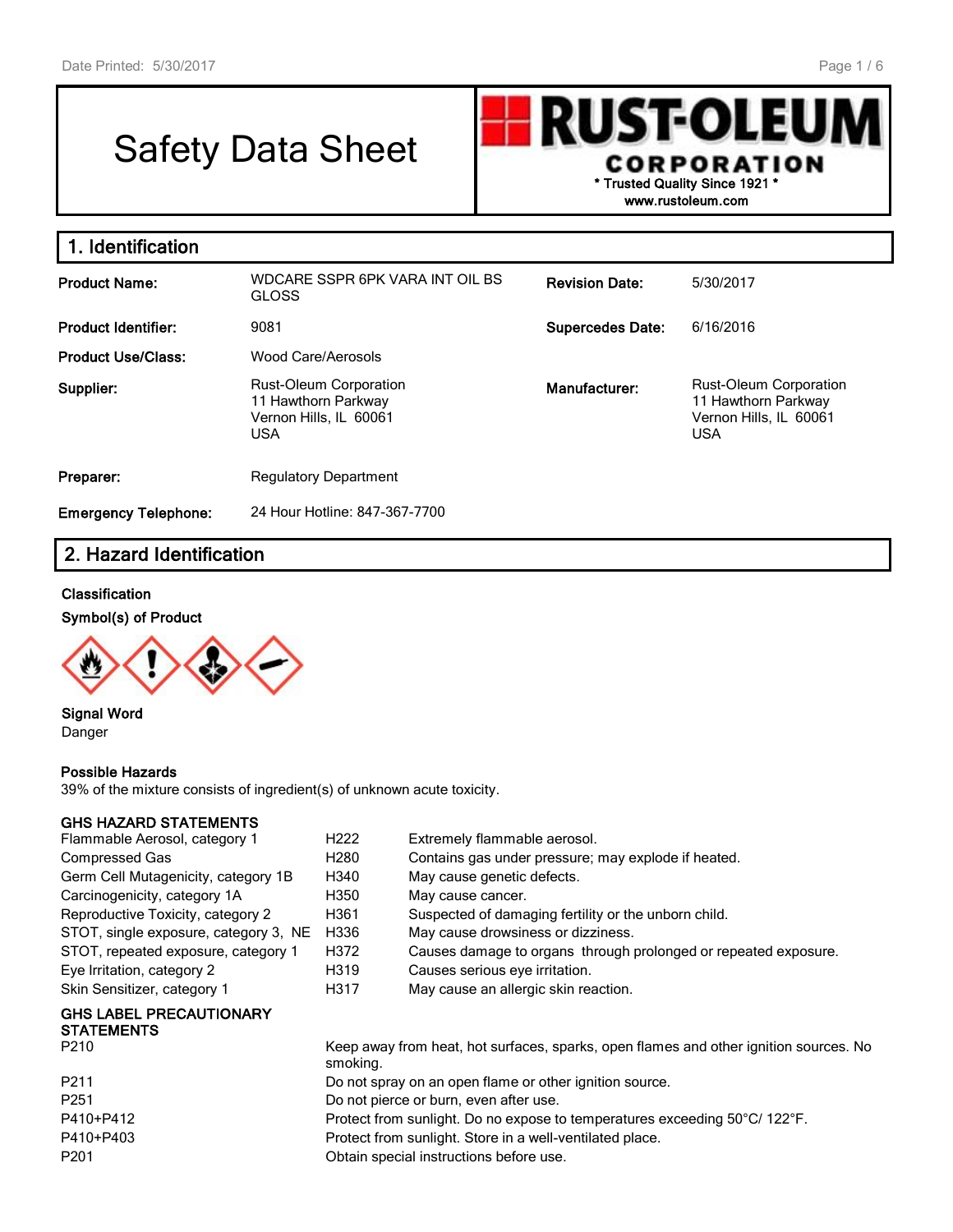Date Printed: 5/30/2017

| P <sub>280</sub>                        | Wear protective gloves/protective clothing/eye protection/face protection.                                                          |
|-----------------------------------------|-------------------------------------------------------------------------------------------------------------------------------------|
| P308+P313                               | IF exposed or concerned: Get medical advice/attention.                                                                              |
| P405                                    | Store locked up.                                                                                                                    |
| P <sub>501</sub>                        | Dispose of contents/container in accordance with local, regional and national regulations.                                          |
| P271                                    | Use only outdoors or in a well-ventilated area.                                                                                     |
| P304+P340                               | IF INHALED: Remove person to fresh air and keep comfortable for breathing.                                                          |
| P312                                    | Call a POISON CENTER or doctor/physician if you feel unwell.                                                                        |
| P403+P233                               | Store in a well-ventilated place. Keep container tightly closed.                                                                    |
| P <sub>260</sub>                        | Do not breathe dust/fume/gas/mist/vapors/spray.                                                                                     |
| P <sub>264</sub>                        | Wash hands thoroughly after handling.                                                                                               |
| P305+P351+P338                          | IF IN EYES: Rinse cautiously with water for several minutes. Remove contact lenses, if<br>present and easy to do. Continue rinsing. |
| P337+P313                               | If eye irritation persists: Get medical advice/attention.                                                                           |
| P272                                    | Contaminated work clothing should not be allowed out of the workplace.                                                              |
| P302+P352                               | IF ON SKIN: Wash with plenty of soap and water.                                                                                     |
| P333+P313                               | If skin irritation or rash occurs: Get medical advice/attention.                                                                    |
| P321                                    | For specific treatment see label                                                                                                    |
| <b>GHS SDS PRECAUTIONARY STATEMENTS</b> |                                                                                                                                     |

**GHS SDS PRECAUTIONARY STATEMENTS**

P270 Do not eat, drink or smoke when using this product. P363 Wash contaminated clothing before reuse.

# **3. Composition/Information On Ingredients**

### **HAZARDOUS SUBSTANCES**

| <b>Chemical Name</b>                 | CAS-No.       | <u>Wt.%</u><br><u>Range</u> | <b>GHS Symbols</b>    | <b>GHS Statements</b>        |
|--------------------------------------|---------------|-----------------------------|-----------------------|------------------------------|
| Liquefied Petroleum Gas              | 68476-86-8    | $25 - 50$                   | GHS04-GHS08           | H280-340-350                 |
| Acetone                              | 67-64-1       | $10 - 25$                   | GHS02-GHS07           | H225-319-332-336             |
| <b>Hydrotreated Light Distillate</b> | 64742-47-8    | $10 - 25$                   | GHS08                 | H <sub>304</sub>             |
| Methyl Ethyl Ketone                  | 78-93-3       | $10 - 25$                   | GHS02-GHS07           | H225-319-332-336             |
| <b>Stoddard Solvent</b>              | 8052-41-3     | $10 - 25$                   | GHS08                 | H304-372                     |
| n-Butanol                            | $71-36-3$     | $2.5 - 10$                  | GHS02-GHS05-<br>GHS07 | H226-302-315-318-332-335-336 |
| Toluene                              | 108-88-3      | $1.0 - 2.5$                 | GHS02-GHS07-<br>GHS08 | H225-304-315-332-336-361-373 |
| Methyl Ethyl Ketoxime                | $96 - 29 - 7$ | $0.1 - 1.0$                 | GHS05-GHS06           | H302-312-317-318-331         |

# **4. First-aid Measures**

**FIRST AID - EYE CONTACT:** Immediately flush eyes with plenty of water for at least 15 minutes holding eyelids open. Get medical attention. Do NOT allow rubbing of eyes or keeping eyes closed.

**FIRST AID - SKIN CONTACT:** Wash skin with soap and water. Remove contaminated clothing. Get medical attention if irritation develops or persists.

**FIRST AID - INHALATION:** Remove to fresh air. If not breathing, give artificial respiration. If breathing is difficult, give oxygen. Get immediate medical attention. Do NOT use mouth-to-mouth resuscitation. If you experience difficulty in breathing, leave the area to obtain fresh air. If continued difficulty is experienced, get medical assistance immediately.

**FIRST AID - INGESTION:** Aspiration hazard: Do not induce vomiting or give anything by mouth because this material can enter the lungs and cause severe lung damage. Get immediate medical attention. If swallowed, get medical attention.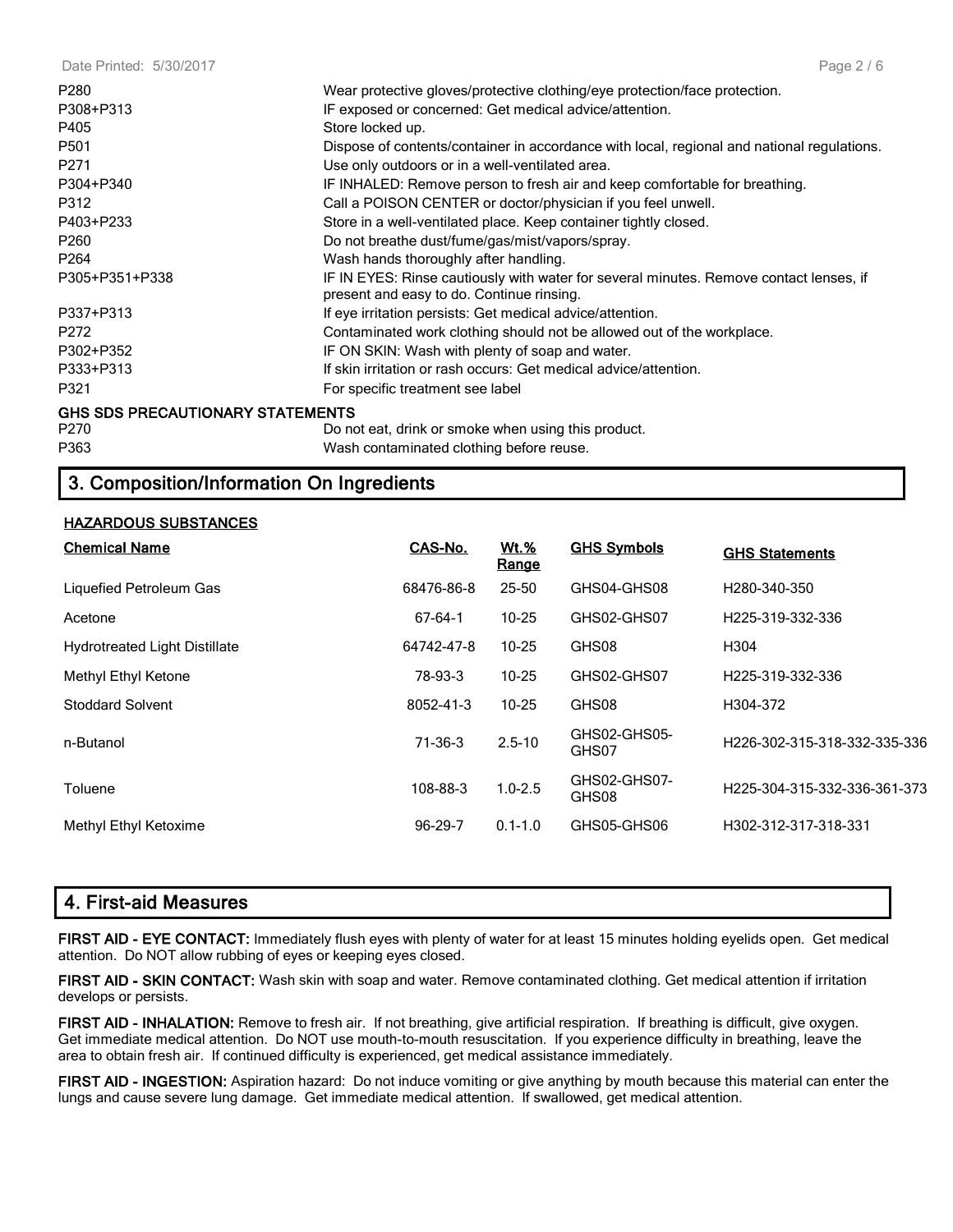# **5. Fire-fighting Measures**

#### **EXTINGUISHING MEDIA:** Alcohol Film Forming Foam, Carbon Dioxide, Dry Chemical, Dry Sand, Water Fog

**UNUSUAL FIRE AND EXPLOSION HAZARDS:** FLASH POINT IS LESS THAN 20°F. EXTREMELY FLAMMABLE LIQUID AND VAPOR!Water spray may be ineffective. Closed containers may explode when exposed to extreme heat due to buildup of steam. Closed containers may explode when exposed to extreme heat. Vapors may form explosive mixtures with air. Vapors can travel to a source of ignition and flash back. Isolate from heat, electrical equipment, sparks and open flame. Perforation of the pressurized container may cause bursting of the can. No unusual fire or explosion hazards noted. Keep containers tightly closed.

**SPECIAL FIREFIGHTING PROCEDURES:** Full protective equipment including self-contained breathing apparatus should be used. Evacuate area and fight fire from a safe distance. Water may be used to cool closed containers to prevent pressure buildup and possible autoignition or explosion. Use water spray to keep fire-exposed containers cool. Containers may explode when heated.

# **6. Accidental Release Measures**

**STEPS TO BE TAKEN IF MATERIAL IS RELEASED OR SPILLED:** Contain spilled liquid with sand or earth. DO NOT use combustible materials such as sawdust. Isolate the hazard area and deny entry to unnecessary and unprotected personnel. Remove all sources of ignition, ventilate area and remove with inert absorbent and non-sparking tools. Dispose of according to local, state (provincial) and federal regulations. Do not incinerate closed containers. Ventilate area, isolate spilled material, and remove with inert absorbent. Dispose of contaminated absorbent, container, and unused contents in accordance with local, state, and federal regulations.

# **7. Handling and Storage**

**HANDLING:** Wash thoroughly after handling. Wash hands before eating. Remove contaminated clothing and launder before reuse. Use only with adequate ventilation. Follow all MSDS/label precautions even after container is emptied because it may retain product residues. Avoid breathing fumes, vapors, or mist. Avoid contact with eyes, skin and clothing.

**STORAGE:** Keep containers tightly closed. Isolate from heat, electrical equipment, sparks and open flame. Contents under pressure. Do not store above 120 ° F. Store large quantities in buildings designed and protected for storage of flammable aerosols. Product should be stored in tightly sealed containers and protected from heat, moisture, and foreign materials. Store in a dry, well ventilated place. Keep container tightly closed when not in use. Keep away from heat, sparks, flame and sources of ignition. Avoid excess heat.

| <b>Chemical Name</b>                 | CAS-No.    | Weight %<br>Less Than | <b>ACGIH TLV-</b><br>TWA | <b>ACGIH TLV-</b><br><b>STEL</b> | <b>OSHA PEL-</b><br>TWA | <b>OSHA PEL-</b><br><b>CEILING</b> |
|--------------------------------------|------------|-----------------------|--------------------------|----------------------------------|-------------------------|------------------------------------|
| Liquefied Petroleum Gas              | 68476-86-8 | 30.0                  | N.E.                     | N.E.                             | N.E.                    | N.E.                               |
| Acetone                              | 67-64-1    | 20.0                  | $250$ ppm                | 500 ppm                          | $1000$ ppm              | N.E.                               |
| <b>Hydrotreated Light Distillate</b> | 64742-47-8 | 15.0                  | N.E.                     | N.E.                             | N.E.                    | N.E.                               |
| <b>Methyl Ethyl Ketone</b>           | 78-93-3    | 15.0                  | $200$ ppm                | $300$ ppm                        | $200$ ppm               | N.E.                               |
| <b>Stoddard Solvent</b>              | 8052-41-3  | 15.0                  | $100$ ppm                | N.E.                             | 500 ppm                 | N.E.                               |
| n-Butanol                            | 71-36-3    | 5.0                   | 20 ppm                   | N.E.                             | $100$ ppm               | N.E.                               |
| Toluene                              | 108-88-3   | 5.0                   | 20 ppm                   | N.E.                             | $200$ ppm               | $300$ ppm                          |
| Methyl Ethyl Ketoxime                | 96-29-7    | 1.0                   | 10 ppm                   | N.E.                             | N.E.                    | N.E.                               |

### **8. Exposure Controls/Personal Protection**

### **PERSONAL PROTECTION**

**ENGINEERING CONTROLS:** Use explosion-proof ventilation equipment. Provide general dilution of local exhaust ventilation in volume and pattern to keep TLV of hazardous ingredients below acceptable limits. Prevent build-up of vapors by opening all doors and windows to achieve cross-ventilation. Use process enclosures, local exhaust ventilation, or other engineering controls to control airborne levels below recommended exposure limits.

**RESPIRATORY PROTECTION:** A respiratory protection program that meets OSHA 1910.134 and ANSI Z88.2 requirements must be followed whenever workplace conditions warrant a respirator's use. A NIOSH/MSHA approved air purifying respirator with organic vapor cartridge or canister may be permissible under certain circumstances where airborne concentrations are expected to exceed exposure limits.

**SKIN PROTECTION:** Use gloves to prevent prolonged skin contact. Nitrile or Neoprene gloves may afford adequate skin protection.

**EYE PROTECTION:** Use safety eyewear designed to protect against splash of liquids.

**OTHER PROTECTIVE EQUIPMENT:** Refer to safety supervisor or industrial hygienist for further guidance regarding types of personal protective equipment and their applications.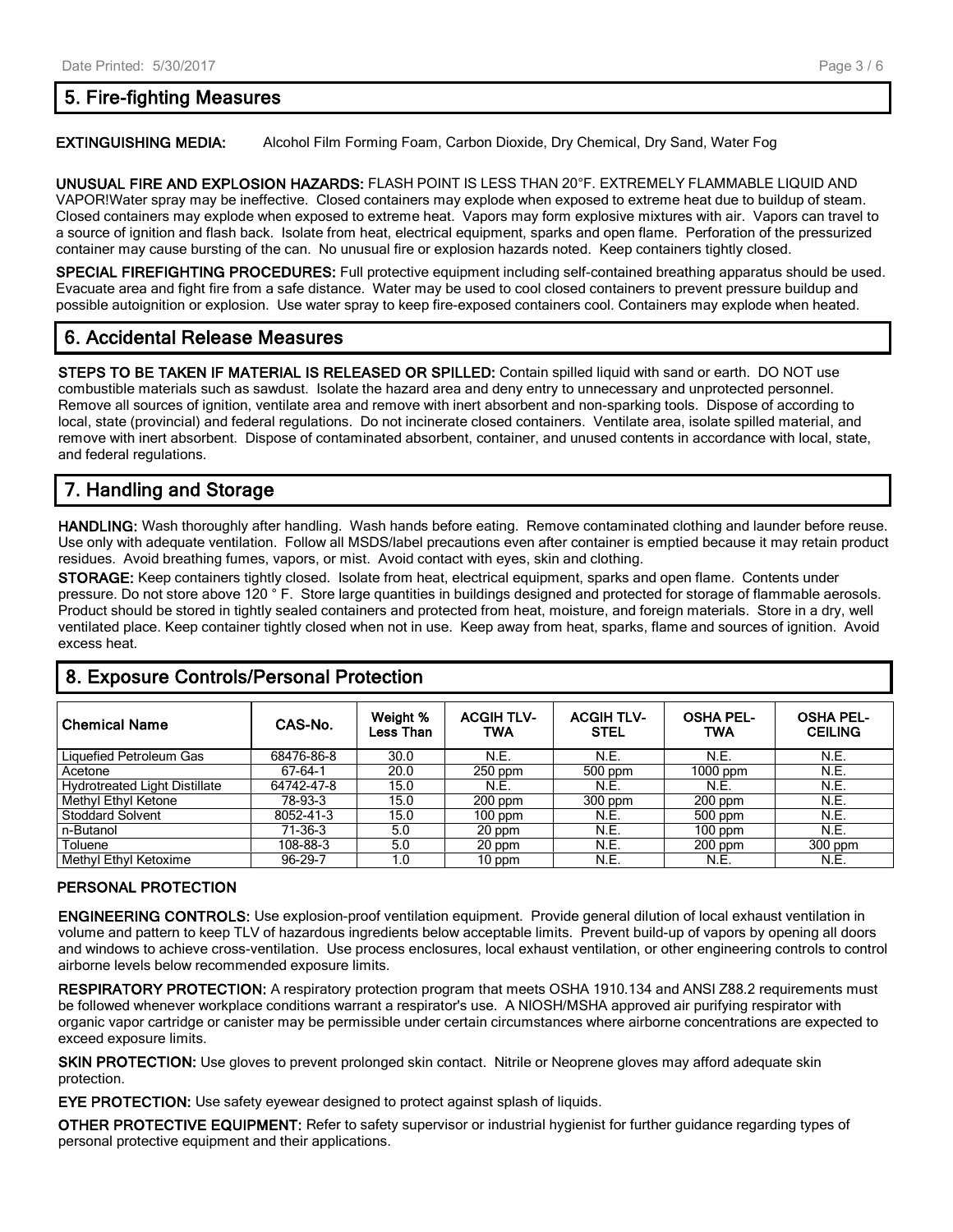**HYGIENIC PRACTICES:** Wash thoroughly with soap and water before eating, drinking or smoking. Remove contaminated clothing immediately and launder before reuse.

### **9. Physical and Chemical Properties**

| Appearance:                 | Aerosolized Mist           | <b>Physical State:</b>           | Liquid       |
|-----------------------------|----------------------------|----------------------------------|--------------|
| Odor:                       | Solvent Like               | <b>Odor Threshold:</b>           | N.E.         |
| <b>Relative Density:</b>    | 0.715                      | pH:                              | N.A.         |
| Freeze Point, °C:           | N.D.                       | <b>Viscosity:</b>                | N.D.         |
| <b>Solubility in Water:</b> | Slight                     | <b>Partition Coefficient, n-</b> |              |
| Decompostion Temp., °C:     | N.D.                       | octanol/water:                   | N.D.         |
| Boiling Range, °C:          | $56 - 204$                 | <b>Explosive Limits, vol%:</b>   | $1.0 - 12.8$ |
| <b>Flammability:</b>        | <b>Supports Combustion</b> | Flash Point, °C:                 | $-104$       |
| <b>Evaporation Rate:</b>    | <b>Faster than Ether</b>   | Auto-ignition Temp., °C:         | N.D.         |
| <b>Vapor Density:</b>       | Heavier than Air           | <b>Vapor Pressure:</b>           | N.D.         |

(See "Other information" Section for abbreviation legend)

# **10. Stability and Reactivity**

**CONDITIONS TO AVOID:** Avoid temperatures above 120°F (49°C). Avoid all possible sources of ignition. Avoid contact with strong acid and strong bases.

**INCOMPATIBILITY:** Incompatible with strong oxidizing agents, strong acids and strong alkalies.

**HAZARDOUS DECOMPOSITION:** By open flame, carbon monoxide and carbon dioxide. When heated to decomposition, it emits acrid smoke and irritating fumes. Contains solvents which may form carbon monoxide, carbon dioxide, and formaldehyde.

**HAZARDOUS POLYMERIZATION:** Will not occur under normal conditions.

**STABILITY:** This product is stable under normal storage conditions.

# **11. Toxicological information**

### **EFFECTS OF OVEREXPOSURE - EYE CONTACT:** Causes Serious Eye Irritation

**EFFECTS OF OVEREXPOSURE - SKIN CONTACT:** May be absorbed through the skin in harmful amounts. May cause skin irritation. Allergic reactions are possible.

**EFFECTS OF OVEREXPOSURE - INHALATION:** High gas, vapor, mist or dust concentrations may be harmful if inhaled. High vapor concentrations are irritating to the eyes, nose, throat and lungs. Harmful if inhaled. Avoid breathing fumes, spray, vapors, or mist. Prolonged or excessive inhalation may cause respiratory tract irritation.

**EFFECTS OF OVEREXPOSURE - INGESTION:** Harmful if swallowed.

**EFFECTS OF OVEREXPOSURE - CHRONIC HAZARDS:** Reports have associated repeated and prolonged occupational overexposure to solvents with permanent brain and nervous system damage. Overexposure to methyl ethyl ketone in laboratory animals has been associated with liver abnormalities, kidney and lung damage. Fetotoxic/embryotoxic effects from inhalation have been seen in rats exposed to >1000ppm during gestation. May cause central nervous system disorder (e.g., narcosis involving a loss of coordination, weakness, fatigue, mental confusion, and blurred vision) and/or damage. High concentrations may lead to central nervous system effects (drowsiness, dizziness, nausea, headaches, paralysis, and blurred vision) and/or damage.

**PRIMARY ROUTE(S) OF ENTRY:** Eye Contact, Ingestion, Inhalation, Skin Absorption, Skin Contact

### **ACUTE TOXICITY VALUES**

### **The acute effects of this product have not been tested. Data on individual components are tabulated below:**

| CAS-No.       | <b>Chemical Name</b>                 | Oral LD50       | <b>Dermal LD50</b>  | Vapor LC50     |
|---------------|--------------------------------------|-----------------|---------------------|----------------|
| 67-64-1       | Acetone                              | 5800 mg/kg Rat  | >15700 mg/kg Rabbit | 50.1 mg/L Rat  |
| 64742-47-8    | <b>Hydrotreated Light Distillate</b> | >5000 mg/kg Rat | >2000 mg/kg Rabbit  | >5000 mg/L Rat |
| 78-93-3       | Methyl Ethyl Ketone                  | 2483 mg/kg Rat  | 5000 mg/kg Rabbit   | N.I.           |
| 71-36-3       | n-Butanol                            | 700 mg/kg Rat   | 3402 mg/kg Rabbit   | N.I.           |
| 108-88-3      | Toluene                              | 2600 mg/kg Rat  | 12000 mg/kg Rabbit  | 12.5 mg/L Rat  |
| $96 - 29 - 7$ | Methyl Ethyl Ketoxime                | 930 mg/kg Rat   | 1100 mg/kg Rabbit   | >4.8 mg/L Rat  |

N.I. - No Information

# **12. Ecological Information**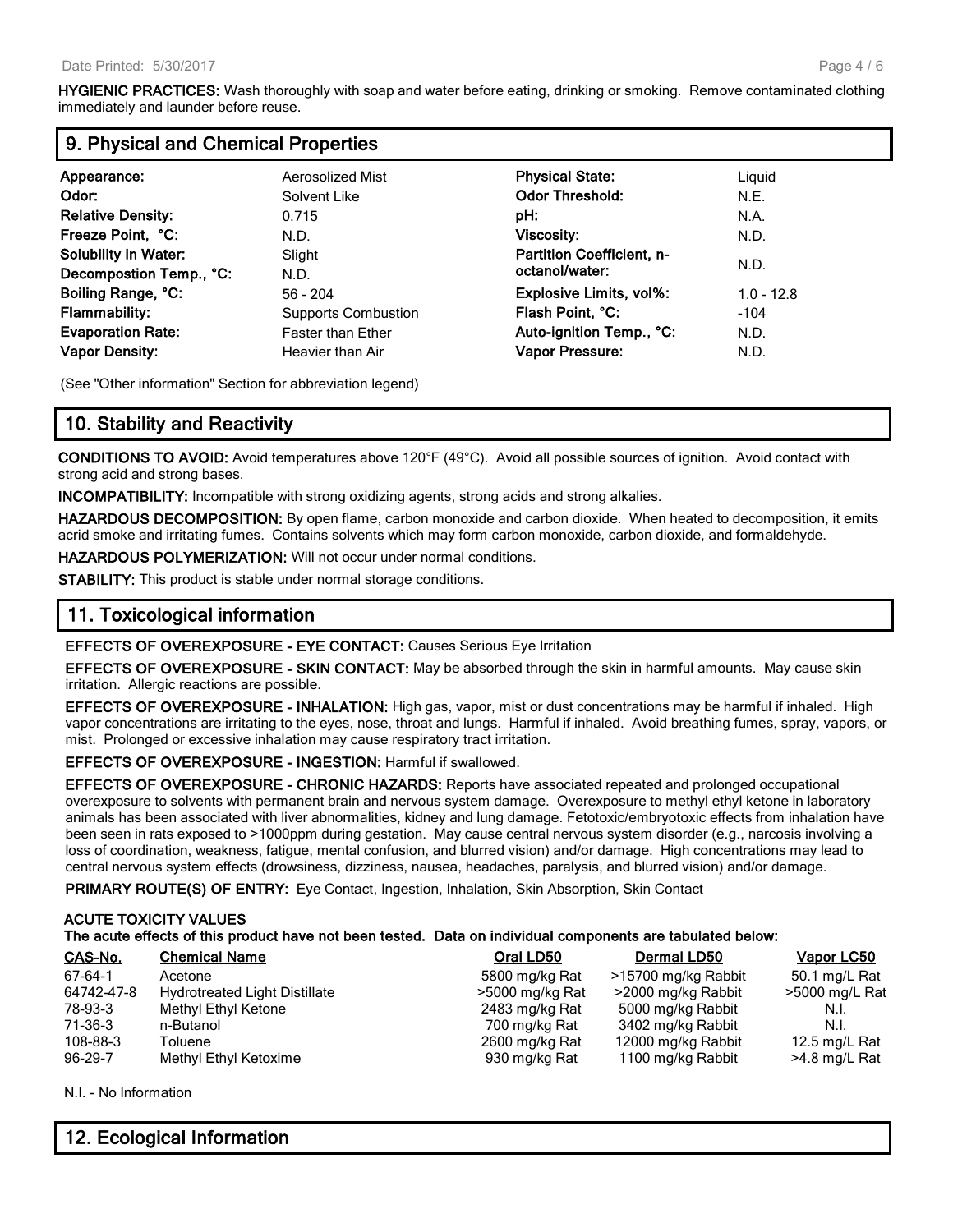### **ECOLOGICAL INFORMATION:** Product is a mixture of listed components.

### **13. Disposal Information**

**DISPOSAL INFORMATION:** Dispose of material in accordance to local, state, and federal regulations and ordinances. Do not allow to enter waterways, wastewater, soil, storm drains or sewer systems.

# **14. Transport Information**

| <b>UN Number:</b>            | Domestic (USDOT)                               | <b>International (IMDG)</b> | Air (IATA) | <b>TDG (Canada)</b>                            |
|------------------------------|------------------------------------------------|-----------------------------|------------|------------------------------------------------|
|                              | N.A.                                           | 1950                        | 1950       | N.A.                                           |
| <b>Proper Shipping Name:</b> | Paint Products in<br><b>Limited Quantities</b> | Aerosols                    | Aerosols   | Paint Products in<br><b>Limited Quantities</b> |
| <b>Hazard Class:</b>         | N.A.                                           | 2.1                         | 2.1        | N.A.                                           |
| <b>Packing Group:</b>        | N.A.                                           | N.A.                        | N.A.       | N.A.                                           |
| <b>Limited Quantity:</b>     | Yes                                            | Yes                         | Yes        | Yes                                            |

### **15. Regulatory Information**

### **U.S. Federal Regulations:**

#### **CERCLA - SARA Hazard Category**

This product has been reviewed according to the EPA 'Hazard Categories' promulgated under Sections 311 and 312 of the Superfund Amendment and Reauthorization Act of 1986 (SARA Title III) and is considered, under applicable definitions, to meet the following categories:

Fire Hazard, Pressure Hazard, Acute Health Hazard, Chronic Health Hazard

#### **Sara Section 313:**

This product contains the following substances subject to the reporting requirements of Section 313 of Title III of the Superfund Amendment and Reauthorization Act of 1986 and 40 CFR part 372:

| <b>Chemical Name</b> | CAS-No.        |
|----------------------|----------------|
| Methyl Ethyl Ketone  | 78-93-3        |
| n-Butanol            | 71-36-3        |
| Toluene              | $108 - 88 - 3$ |

### **Toxic Substances Control Act:**

This product contains the following chemical substances subject to the reporting requirements of TSCA 12(b) if exported from the United States:

No TSCA 12(b) components exist in this product.